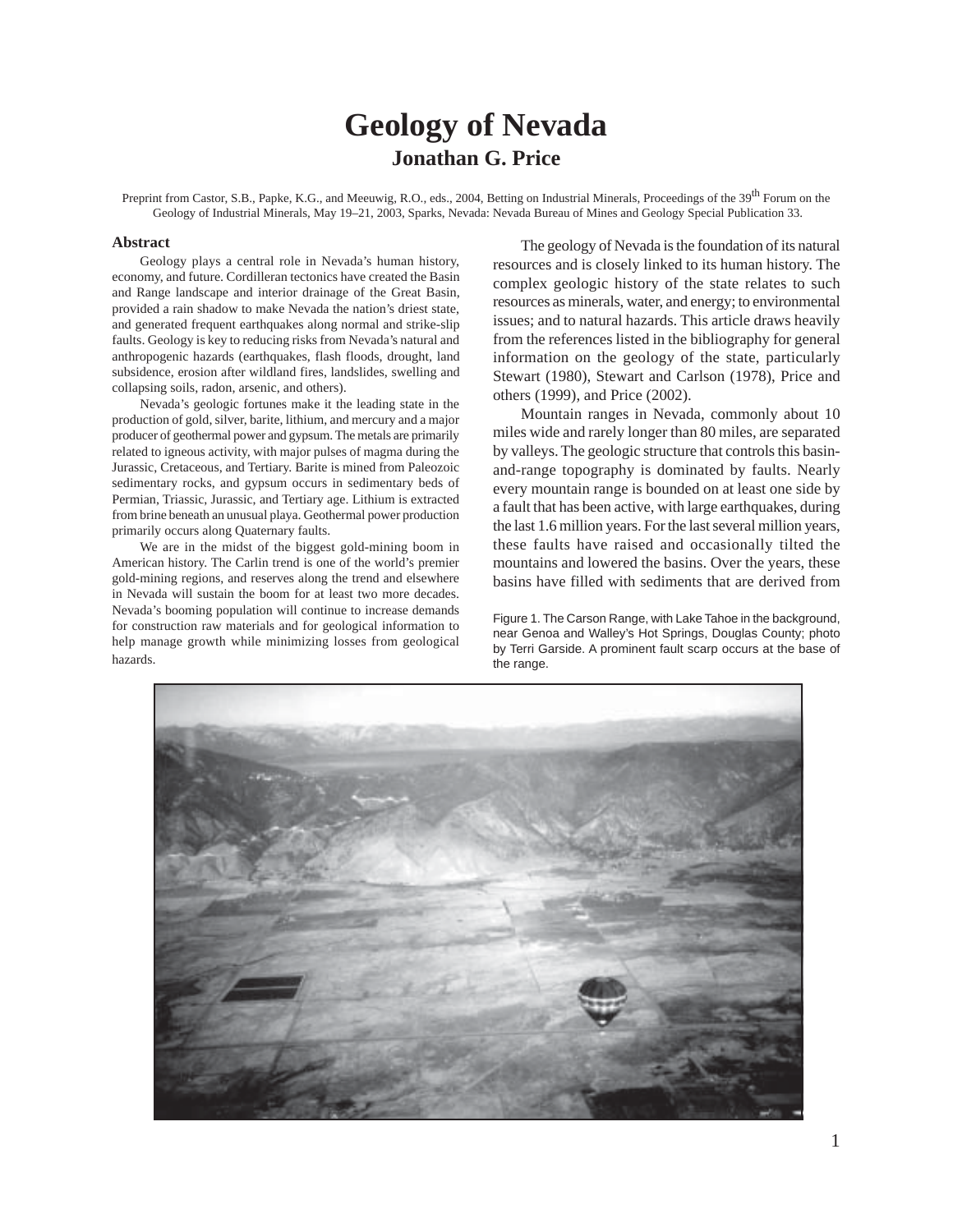erosion of the mountains and that are locally tens of thousands of feet thick.

Many of the range-bounding faults are still active (Figs. 1 and 2). Nevada is the third most seismically active state in the nation (behind California and Alaska); over the last 150 years, a magnitude 7 or greater earthquake has occurred somewhere in Nevada about once every 30 years. Most faults are normal, although some are strikeslip faults. The most apparent zone of strike-slip faults in Nevada is in a 50-mile wide swath along the northwesttrending border with California, the Walker Lane. These northwest-trending faults are accommodating part of the motion between the Pacific Plate, which is moving relatively northwest, and the North American Plate, which is moving relatively southeast. The San Andreas Fault takes up most of the motion between these two plates. The generally north-south trend of mountain ranges in



Figure 2. Backhoe trench along the Genoa fault near Walley's Hot Springs, south of the town of Genoa, Douglas County. The maximum displacement along the fault during its last event, about 550 to 650 years ago, was 18 feet (Ramelli and others, 1999). See www.nbmg.unr.edu/dox/sp27.pdf for Nevada Bureau of Mines and Geology Special Publication 27, a booklet on Living with Earthquakes in Nevada, for more information about earthquake hazards.

most of Nevada transforms into northwest-trending ranges within the Walker Lane.

The climate of Nevada is closely tied to the geologic structure and resultant topography. Judging from fossil evidence of plants that grew in different parts of California and Nevada in the past, the Sierra Nevada (in California and far western Nevada) rose to current elevations only within the last six million years. Today the Sierra Nevada and other high mountains in California trap moisture coming off the Pacific Ocean and leave Nevada the driest state in the nation. Only a few rivers leave Nevada. These include the Bruneau, Jarbidge, and Owyhee Rivers in northeastern Nevada, which flow north into the Snake River in Idaho, and the White and Virgin Rivers in southeastern Nevada, which flow into the Colorado River (Fig. 3). The Colorado, which is the largest river in Nevada, gets the bulk of its water from the Rocky Mountains to the east and provides much of the municipal and industrial water for Las Vegas and other communities in southern Nevada before flowing southward into the Gulf of California. Most of Nevada, however, is part of the Great Basin, a large area with no drainage to the ocean and centered on Nevada but including parts of California, Oregon, Idaho, and Utah. The Truckee, Carson, and Walker Rivers, which provide much of the drinking, industrial, and agricultural water for northwestern Nevada, flow generally eastward from the Sierra Nevada to terminal lakes and lowlands in the desert (Pyramid Lake, the Carson Sink, and Walker Lake, respectively). The Humboldt River, which supplies much of northeastern Nevada with drinking, agricultural, and industrial water, flows southwestward into Humboldt Lake, and, when the lake fills, into the Carson Sink.

During glacial times (most recently about 10,000 years ago), large expanses in the Great Basin were covered by water. Great Salt Lake and the Bonneville Salt Flats in Utah and parts of far eastern Nevada were once part of ancient Lake Bonneville, and Pyramid Lake, the Carson Sink, and Walker Lake were once connected in ancient Lake Lahontan. Native Americans occupied the shores of these lakes as early as 10,000 to 12,000 years ago. Glaciers existed in the higher mountains, carving some of the spectacular U-shaped valleys in the Ruby Mountains (Fig. 4) and sculpting high-mountain topography in the Sierra Nevada. Glaciers are still present high in the Ruby Mountains and Snake Range in eastern Nevada.

Groundwater, mostly from aquifers in alluvial basins, is used throughout the state. In some basins, groundwater has been pumped out more rapidly than it is naturally recharged from rain and snowmelt; this causes significant lowering of the groundwater table and can affect the land surface. In Las Vegas Valley, cracks have developed locally in the ground (near preexisting faults), and in a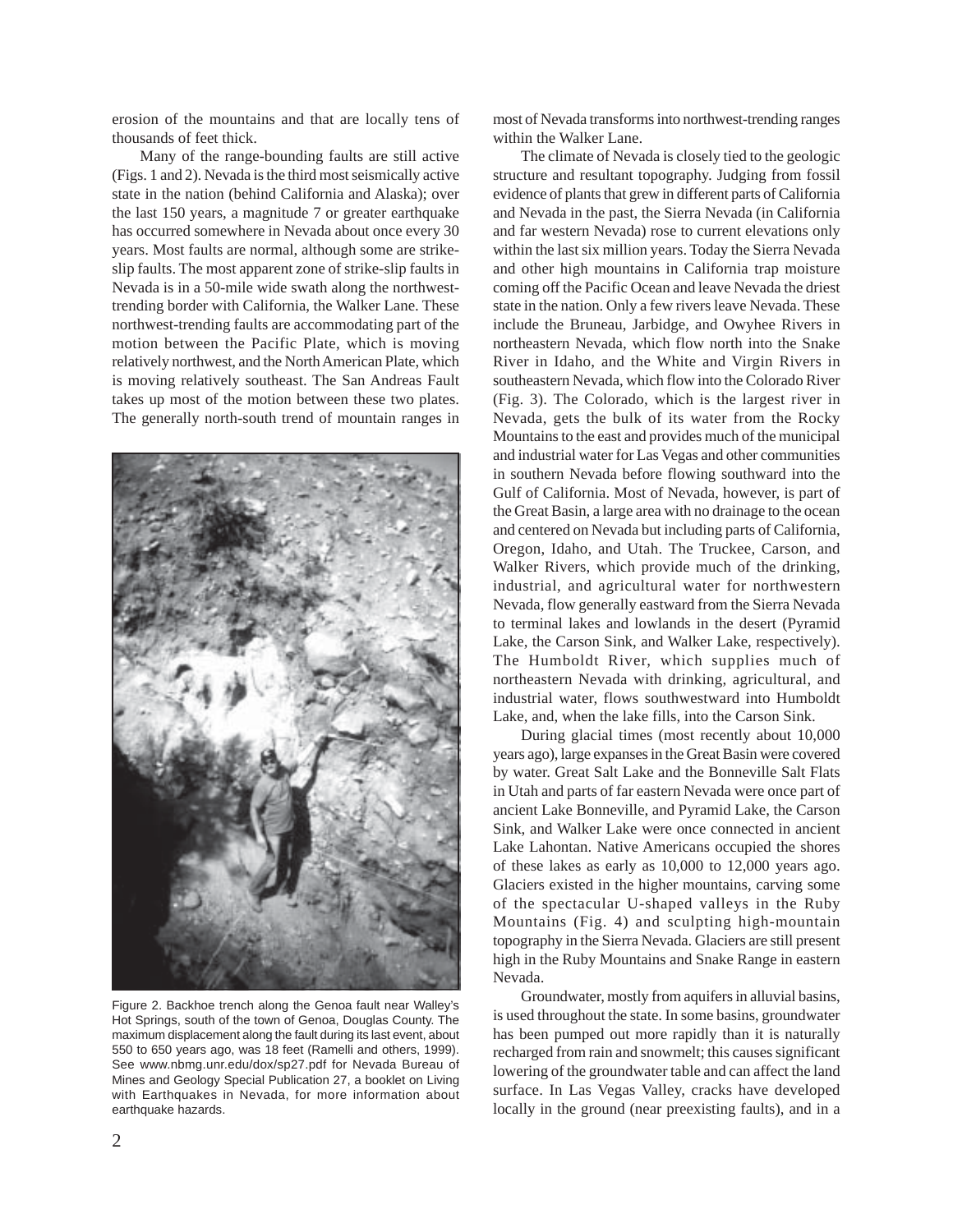

3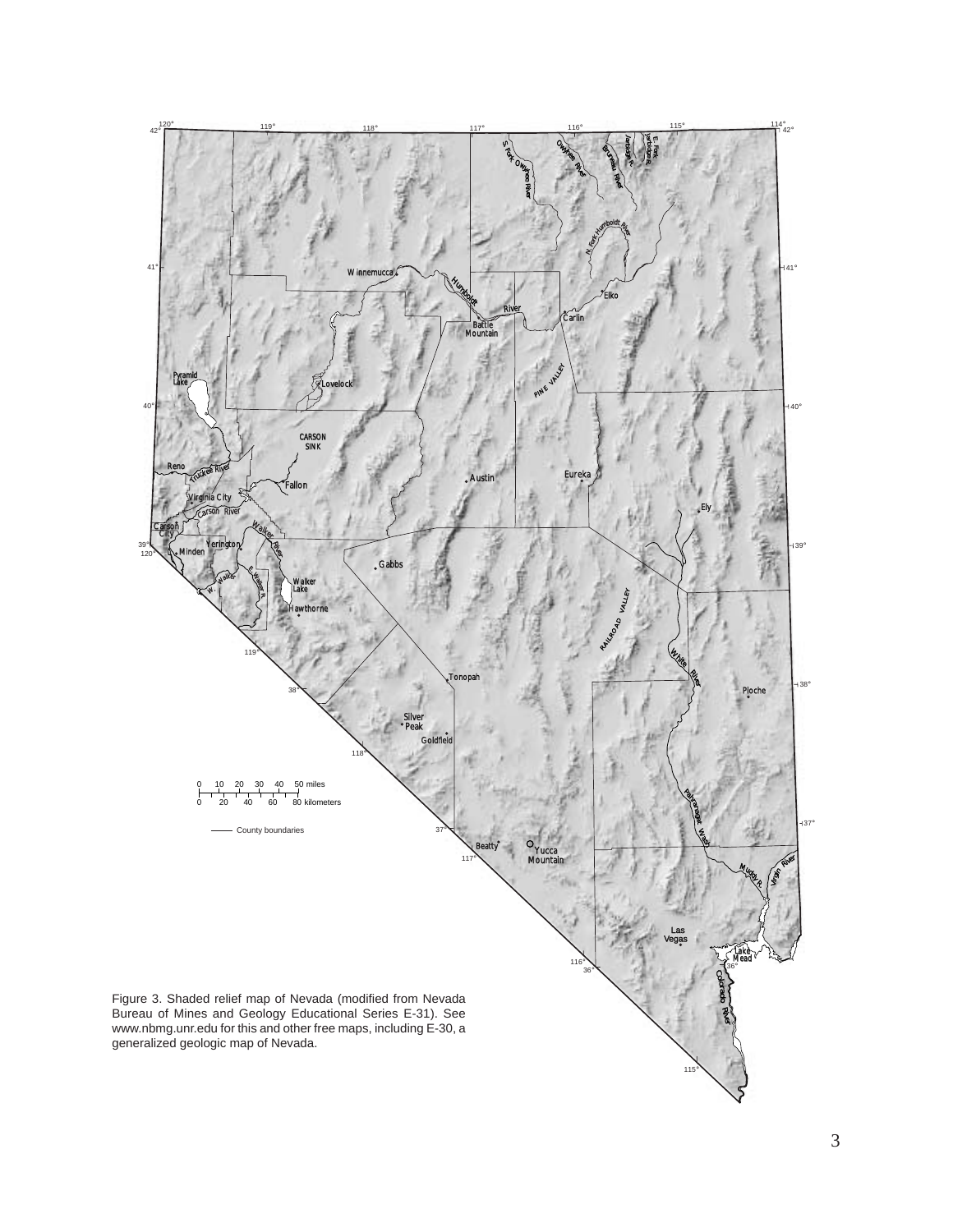

Figure 4. Hanging valley, carved by glaciers, that is a tributary of Lamoille Canyon, Elko County.

few places the land has subsided more than 6 feet in the last 60 years (Fig. 5).

On a percentage basis, Nevada is the fastest growing state in the country. The U.S. Census Bureau reported a population of 1,201,833 in 1990 and 1,998,257 in 2000. Most of the increase has occurred in and around the urban areas of Las Vegas and Reno-Carson City. Urban expansion in the Las Vegas area has been at a rate of about two acres per hour and is expected to continue at a rapid rate. The Nevada State Demographer has projected the population to be 2.8 million in 2010 (Fig. 6). This increasing population places demands on groundwater and other resources.

The ecological regions of Nevada are directly linked to the climate, elevations of the mountains, and rocks. A combination of precipitation and rock type (with the help of ubiquitous microbes) dictates the types of soils that develop and the plants that grow, which, in turn, affect the types of animals that survive. Geologic evidence (primarily fossils) shows us that climate has changed substantially even within the last 10,000 years. For example, mammoths and camels once lived near springs and now mostly dry lakes in Nevada, as recently as 11,000 years ago.

Although Nevada is, on the average, quite dry (with about 10 inches of rainfall across the state, but locally less than 5 inches in some lowlands and over 40 inches in high mountains), major

Figure 5. The land surface dropped about 5 feet since this well was drilled at the Las Vegas Valley Water District well field near the Meadows Mall, Clark County. Photo by John Bell, 1980.

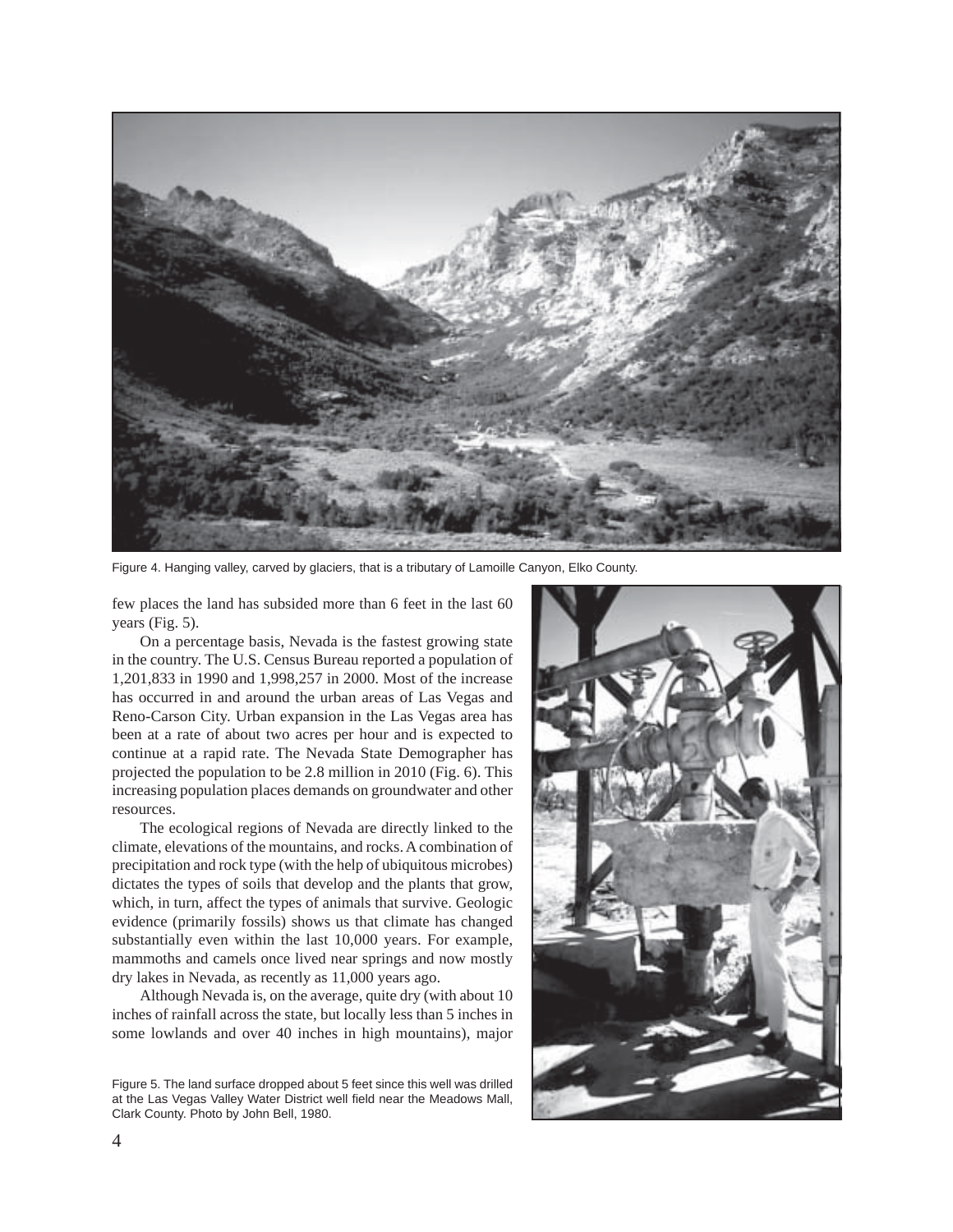

Figure 6. Nevada population. Data from the U.S. Census Bureau (www.census.gov) projected to 2010 by the Nevada State Demographer.

storms have caused significant floods and occasional landslides. Geologic evidence (and recorded history) abounds for large floods on the major rivers and "dry" washes throughout the state.

Major events in the geologic history of Nevada are highlighted in Table 1. A western continental margin, similar to the Atlantic coast of today, persisted for hundreds of millions of years before the more active, Pacific coast margin of today began to take shape about 360 million years ago. Repeated and prolonged periods of interactions between the North American Plate and oceanic plates, expressed in folds, thrust faults, strikeslip faults, normal faults, igneous intrusions, volcanism, metamorphism, and sedimentary basins, are recorded in the rocks.

Nevada rocks document volcanic and intrusive igneous activity intermittently and repeatedly from earliest geologic history to within the last few thousand years. Nevada's igneous rocks are connected to sea-floor spreading about 450 million years ago (much like the Mid-Atlantic Ridge or the East Pacific Rise today), collisions of ancient and modern plates, and hot spots in the Earth's mantle and perhaps outer core (some Nevada volcanic rocks can be correlated with the Yellowstone hot spot, which, as a result of plate tectonics, was once underneath and produced volcanoes in southern Idaho and northern Nevada). Some of the volcanic rocks in western Nevada represent the precursor of the Cascade Range, and significant intrusions about 40, 100, and 160 million years ago are probably linked to similar platetectonic settings, whereby oceanic plates were subducted beneath western North America.

Most, but not all, ore deposits in Nevada are associated with igneous activity. In some cases, metals came from the magmas themselves, and in other cases, the magmas provided heat for circulation of hot water that deposited metals in veins and fractured sedimentary rocks. Some spectacular mineral specimens occur in ore deposits that formed when magmas intruded and metamorphosed sedimentary rocks. Even today, driven locally by deep circulation along faults and perhaps locally by igneous activity, hot water shows up in numerous geothermal areas. Nevada produces approximately \$100 million worth of geothermally generated electric power annually, and geothermal resources also are used for agriculture, industrial applications, and space heating.

Nevada produces approximately \$3 billion worth of mineral commodities each year (Figs. 7 and 8). Nevada is the nation's leading gold producer, accounting for approximately 75% of U.S. production and 10% of world production. Much of the gold comes from a northwesttrending belt of gold deposits in northeast Nevada known as the Carlin trend. One of the interesting features of the Carlin trend is that nearly all of the gold is contained in microscopic particles within Paleozoic sedimentary rocks. Although the sedimentary hosts for the gold are more than 250 million years old, the actual mineralization may have occurred much later (approximately 40 million years ago) in association with igneous activity.

We are currently in the midst of the biggest goldmining boom in American history (Fig. 9). The U.S. production so far in the current boom, the period from 1980 through 2002, has exceeded 170 million ounces of gold. This is significantly greater than the total production during the era of the California gold rush (1849 to 1859, with 29 million ounces), the Comstock (Nevada) era from 1860 to 1875 (with 34 million ounces), and the period from 1897 to 1920, when Goldfield (Nevada), the Black Hills (South Dakota), Cripple Creek (Colorado), and byproduct production from copper mines in Arizona and Utah contributed to cumulative production of 95 million ounces. Reserves on the Carlin trend and elsewhere in Nevada are sufficient to sustain the boom for at least two more decades.

Nevada, the Silver State, is also the nation's leading producer of silver, barite, mercury, and lithium. Much of the silver is a co-product or by-product of gold production, and all the mercury currently produced is a by-product of precious metal recovery. Lithium is extracted from brine that occurs in Tertiary valley-filling sediments near Silver Peak (Fig. 10). Other commodities that are currently mined in Nevada include gypsum, limestone (for cement and lime), clays, salt, magnesite, diatomite, silica sand, dimension stone, and crushed rock, sand, and gravel for construction aggregate. In the past, Nevada has been a significant producer of copper, lead, zinc, tungsten, molybdenum, and fluorite. Active exploration and recent discoveries of new ore deposits attest to the potential for finding additional ones.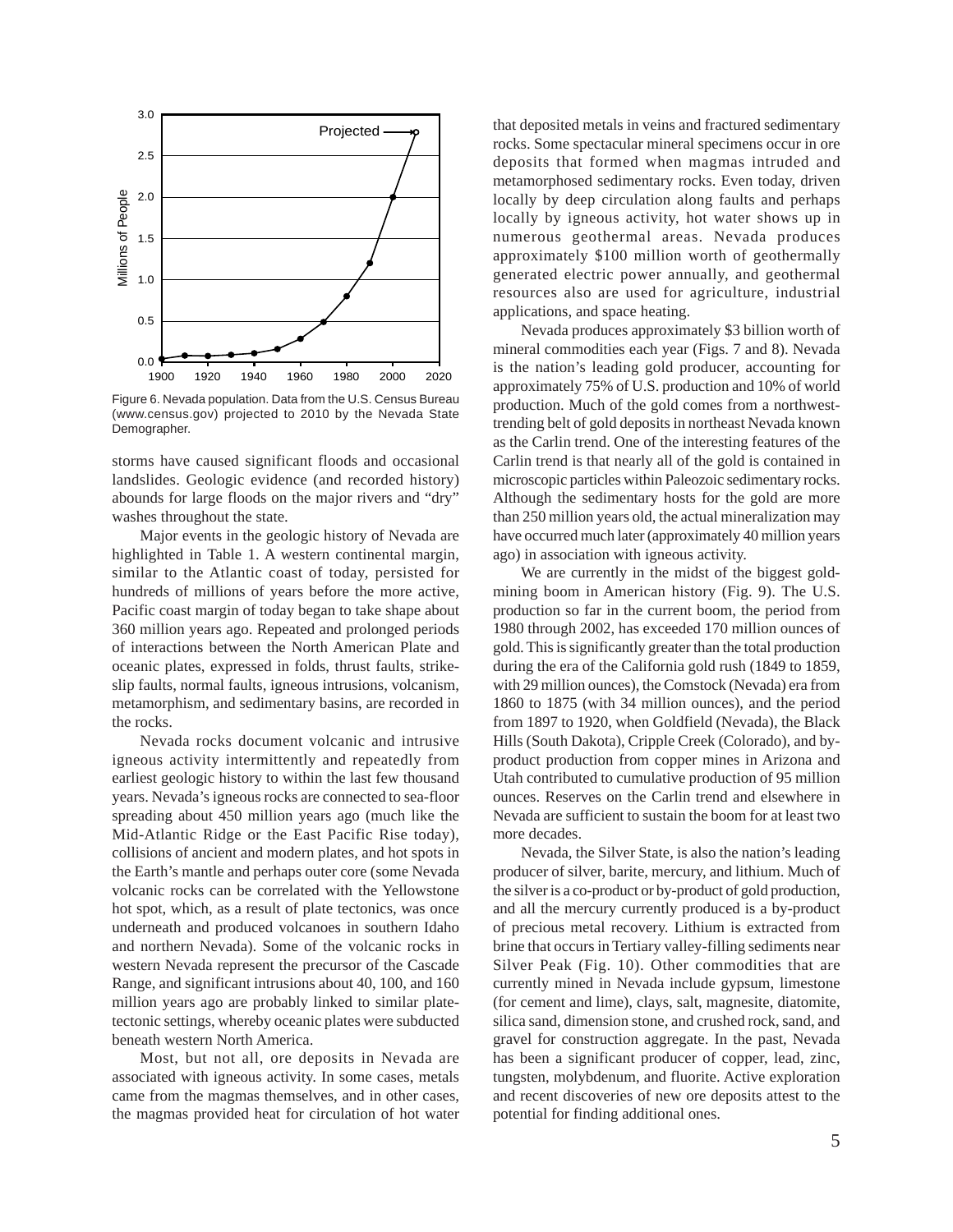## Table 1. Geologic time scale with major events in Nevada history.

|           | Million years<br>before present |                                                                                                                                                                                                                                                                                                                                                                                                                                                                                                                                                                                                                                                                                                                                                                                                                                                                                                                                                                                                       |
|-----------|---------------------------------|-------------------------------------------------------------------------------------------------------------------------------------------------------------------------------------------------------------------------------------------------------------------------------------------------------------------------------------------------------------------------------------------------------------------------------------------------------------------------------------------------------------------------------------------------------------------------------------------------------------------------------------------------------------------------------------------------------------------------------------------------------------------------------------------------------------------------------------------------------------------------------------------------------------------------------------------------------------------------------------------------------|
|           | <b>CENOZOIC</b><br>Quaternary   | Modern earthquakes, mountain building, volcanism, and geothermal activity are expressions of Basin and Range<br>extension that began in the Tertiary Period. The crust is being pulled apart in Nevada, causing valleys to drop relative to<br>mountains. Prior to 10,000 years ago, ice ages caused glaciers to form in the higher mountains and large lakes to<br>develop, in places connecting today's valleys.                                                                                                                                                                                                                                                                                                                                                                                                                                                                                                                                                                                    |
| $1.6 -$   | Tertiary                        | Basin and Range extension began about 30 to 40 million years ago. Igneous activity during the Tertiary Period was<br>caused not only by extension but also by subduction (descent of oceanic crust into the Earth's mantle) of oceanic plates<br>beneath the North American Plate and, in northern Nevada, by motion of the crust over the Yellowstone hot spot in the<br>mantle. Numerous Nevada ore deposits, including most major gold and silver deposits and the copper ores near Battle                                                                                                                                                                                                                                                                                                                                                                                                                                                                                                         |
| 65        |                                 | Mountain, formed during this time. Gypsum deposits formed from evaporating lakes in southern Nevada.                                                                                                                                                                                                                                                                                                                                                                                                                                                                                                                                                                                                                                                                                                                                                                                                                                                                                                  |
|           | <b>MESOZOIC</b>                 |                                                                                                                                                                                                                                                                                                                                                                                                                                                                                                                                                                                                                                                                                                                                                                                                                                                                                                                                                                                                       |
|           | Cretaceous                      | The Cretaceous Period and Mesozoic Era ended abruptly with the extinction of dinosaurs and many marine species;<br>chemical, mineralogical, and other geological evidence suggests that these extinctions were caused by a large<br>meteorite striking the Earth. Numerous granitic igneous intrusions, scattered throughout Nevada, originated from<br>subduction along the west coast of North America. Much of the granite in the Sierra Nevada formed at this time. The<br>igneous activity caused many metallic mineral deposits to form, including the copper-gold-silver-lead-zinc ores at<br>Ruth, near Ely in White Pine County, copper-molybdenum ores north of Tonopah in Nye County, and tungsten ores in<br>several mining districts. In southern and eastern Nevada, sheets of rocks were folded and thrust from the west to the<br>east during the Sevier Orogeny (mountain building), which began in Middle Jurassic time and ended at or beyond the<br>end of the Cretaceous Period. |
| 144 -     | Jurassic                        | A subduction zone to the west caused igneous intrusions, volcanism, and associated ore deposits, including copper<br>deposits near Yerington. Sandstones, including those in the Valley of Fire, were deposited in southeastern Nevada,<br>and sedimentary gypsum deposits formed in northwestern Nevada.                                                                                                                                                                                                                                                                                                                                                                                                                                                                                                                                                                                                                                                                                             |
| $208 - -$ | Triassic                        | The general geography of Nevada during the Triassic Period was similar to that during the Jurassic Period-igneous<br>activity in the west and deposition of sedimentary rocks in continental to shallow marine environments to the east.<br>Explosive volcanism produced thick ash-flow tuffs in west-central Nevada. Economically important limestone,<br>gypsum, and silica-sand deposits formed in southern Nevada. The Sonoma Orogeny, which began during Late<br>Permian time and ended in Early Triassic time, moved rocks from the west to the east along the Golconda Thrust in<br>central Nevada. The large marine reptiles at Berlin-Ichthyosaur State Park lived during the Triassic Period.                                                                                                                                                                                                                                                                                               |
| 251       |                                 |                                                                                                                                                                                                                                                                                                                                                                                                                                                                                                                                                                                                                                                                                                                                                                                                                                                                                                                                                                                                       |
| $290 - -$ | <b>PALEOZOIC</b><br>Permian     | Volcanism to the west and deposition of thick limestones to the east were characteristics of much of the Paleozoic Era<br>in the Great Basin. Some marine gypsum deposits formed in southern Nevada.                                                                                                                                                                                                                                                                                                                                                                                                                                                                                                                                                                                                                                                                                                                                                                                                  |
| $320 - -$ | Pennsylvanian                   | The Antler highland, formed earlier, was eroded and shed sediments into the basins to the east. Carbonate rocks were<br>deposited in eastern and southern Nevada.                                                                                                                                                                                                                                                                                                                                                                                                                                                                                                                                                                                                                                                                                                                                                                                                                                     |
|           | Mississippian                   | During the Antler Orogeny, from Late Devonian to Early Mississippian time, rocks were folded and thrust from the<br>west to the east. The Roberts Mountains Thrust, below which many of the gold deposits in north-central Nevada<br>occur, formed at this time. Conglomerate, sandstone, siltstone, and shale were deposited in the thick basin of<br>sediments derived from the Antler highland, and carbonate rocks were deposited further east.                                                                                                                                                                                                                                                                                                                                                                                                                                                                                                                                                   |
| - - 360   | Devonian                        | Limestone was deposited in eastern Nevada, and shale, chert, and economically important barite were deposited in<br>northeastern and central parts of the state. No record of middle to lower Paleozoic rocks exists in the western part of<br>the state. The quiet, shallow-marine tectonic setting that persisted earlier in the Paleozoic Era began to change, as<br>small land masses from the Pacific Ocean collided with western North America.                                                                                                                                                                                                                                                                                                                                                                                                                                                                                                                                                 |
|           | 418 - - - - -<br>Silurian       | Carbonate rocks (dolomite and limestone) in the eastern part of the state and silica-rich rocks (shale, sandstone, and<br>chert) in the central part of the state record similar deposition to that during the rest of the middle to early Paleozoic Era.                                                                                                                                                                                                                                                                                                                                                                                                                                                                                                                                                                                                                                                                                                                                             |
| $438 - -$ |                                 |                                                                                                                                                                                                                                                                                                                                                                                                                                                                                                                                                                                                                                                                                                                                                                                                                                                                                                                                                                                                       |
| 490 - -   | Ordovician                      | Marine deposition during the Ordovician Period was similar to that during the rest of the early Paleozoic Era, with the<br>exception of basalts (metamorphosed to greenstones) locally interbedded with sedimentary rocks found today in the<br>central part of the state. Some sedimentary barite deposits and copper-zinc-silver ores formed in sea-floor sediments<br>during this time.                                                                                                                                                                                                                                                                                                                                                                                                                                                                                                                                                                                                            |
| 543 ****  | Cambrian                        | Middle and Upper Cambrian deposition resembled that during much of the Paleozoic Era, with carbonate rocks to the<br>east and shale plus sandstone to the west. Lower Cambrian and uppermost Precambrian rocks are characterized by<br>quartzite and metamorphosed siltstone throughout much of Nevada.                                                                                                                                                                                                                                                                                                                                                                                                                                                                                                                                                                                                                                                                                               |
|           | <b>PRECAMBRIAN</b>              |                                                                                                                                                                                                                                                                                                                                                                                                                                                                                                                                                                                                                                                                                                                                                                                                                                                                                                                                                                                                       |
|           |                                 | The oldest rocks in Nevada (at least 2,500 million years old in the East Humboldt Range in northeastern Nevada and at<br>least 1,700 million years old in southern Nevada) are metamorphic rocks (including gneiss, schist, marble, and<br>metamorphosed granite, pyroxenite, hornblendite, and pegmatite). Precambrian rocks also include granites (about<br>1,450 million years old) and younger sedimentary rocks. Beginning approximately 750 million years ago,<br>Antarctica and Australia may have rifted away from western North America, setting the stage for the development of a<br>western continental margin that is similar to the Atlantic coast of today. A shallow marine, tectonically quiet setting<br>persisted in eastern Nevada for the next 700 million years.                                                                                                                                                                                                                |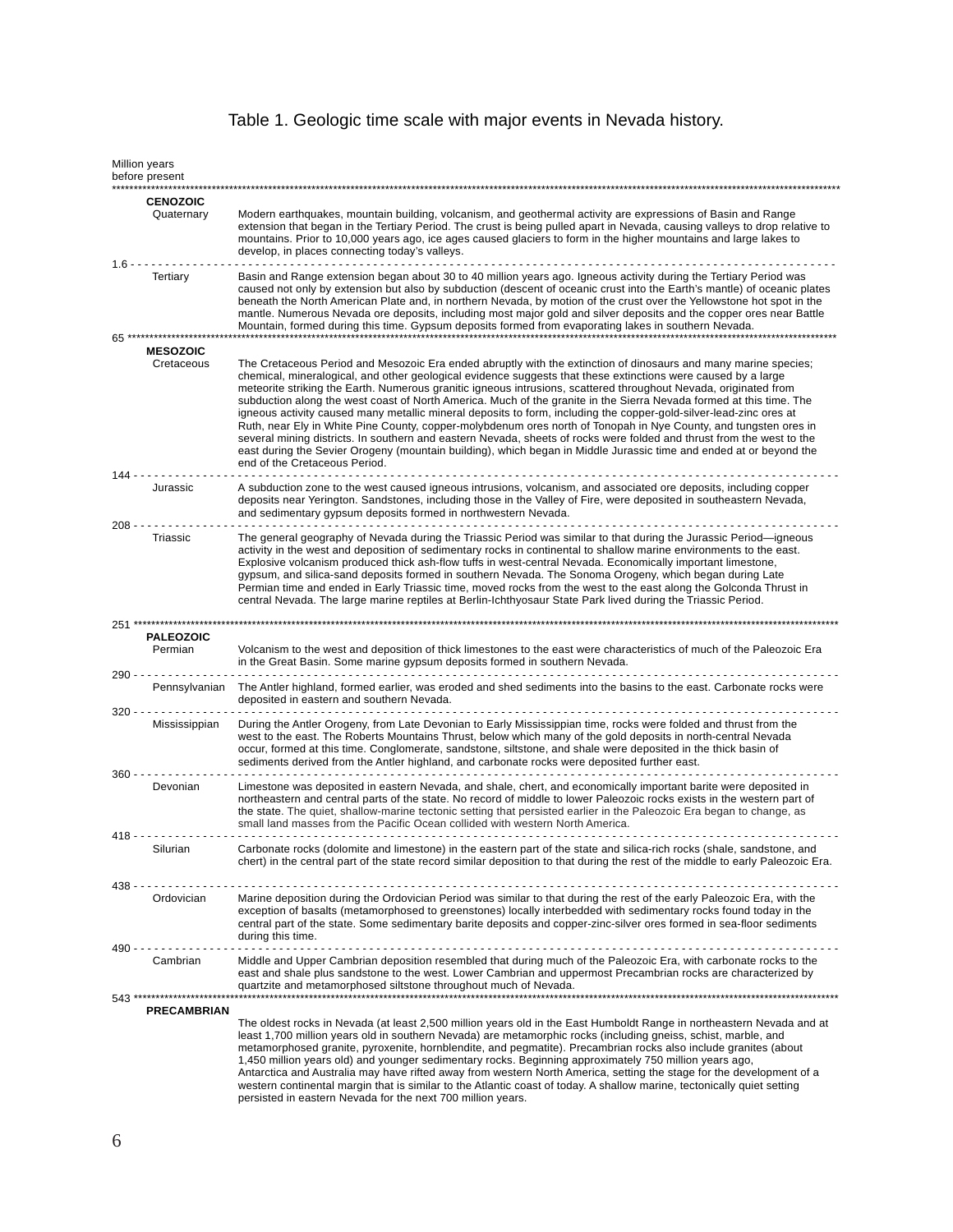

Figure 7. Nevada mineral, geothermal, and petroleum production, 1975-2002. Details on Nevada mineral production are available in Nevada Bureau of Mines and Geology Special Publications MI-2001 (www.nbmg.unr.edu/dox/mi/01.pdf) and P-14 (www.nbmg.unr.edu/ dox/mm02.pdf).

Nevada became a State in 1864, during the Civil War (hence the motto "Battle Born"), in part as a result of mineral wealth. The 1859 discovery of silver-gold ores on the Comstock Lode enticed miners and prospectors, many of whom had come to California a decade earlier in search of gold. Over the decades that followed, they spread out from Virginia City, discovered other major mining camps, and established many nearby towns in Nevada (Austin, Battle Mountain, Beatty, Carlin, Elko, Ely, Eureka, Gabbs, Goldfield, Las Vegas, Lovelock, Pioche, Tonopah, Winnemucca, Yerington) and other parts of the western United States.

Nevada also produces some oil, although production is small relative to that in major oil states. An interesting aspect of Nevada petroleum production is that some of the oil is associated with hot water, although lower in temperature but otherwise much like the geothermal fluids that formed gold and silver deposits. Another curiosity is that some of the oil is trapped in fractured volcanic rocks, although the ultimate source of the petroleum was from organic matter in sedimentary rocks. Most of the oil has

come from the eastern part of the state, primarily Railroad and Pine Valleys.

Some environmental hazards are associated with the abundant igneous rocks in Nevada. For example, many groundwaters in Nevada contain elevated concentrations of radon. Because radon is common in silica-rich igneous rocks, and because these rocks are widespread in the mountains and make up much of the sediment in the valleys, radon occurs in groundwater, soil, and air. Similarly, arsenic is relatively abundant in certain types of igneous rocks and is locally a problem as a dissolved natural constituent in Nevada groundwater and surface water. The proposed repository for high-level nuclear waste at Yucca Mountain is in Tertiary ash-flow tuffs, and Quaternary cinder cones occur nearby (Fig. 11).

Given Nevada's mineral, energy, and water resources, its challenges in terms of environmental protection, and its exposure to natural hazards, geology will continue to play a central role in the state's economy, growth, health, safety, and history.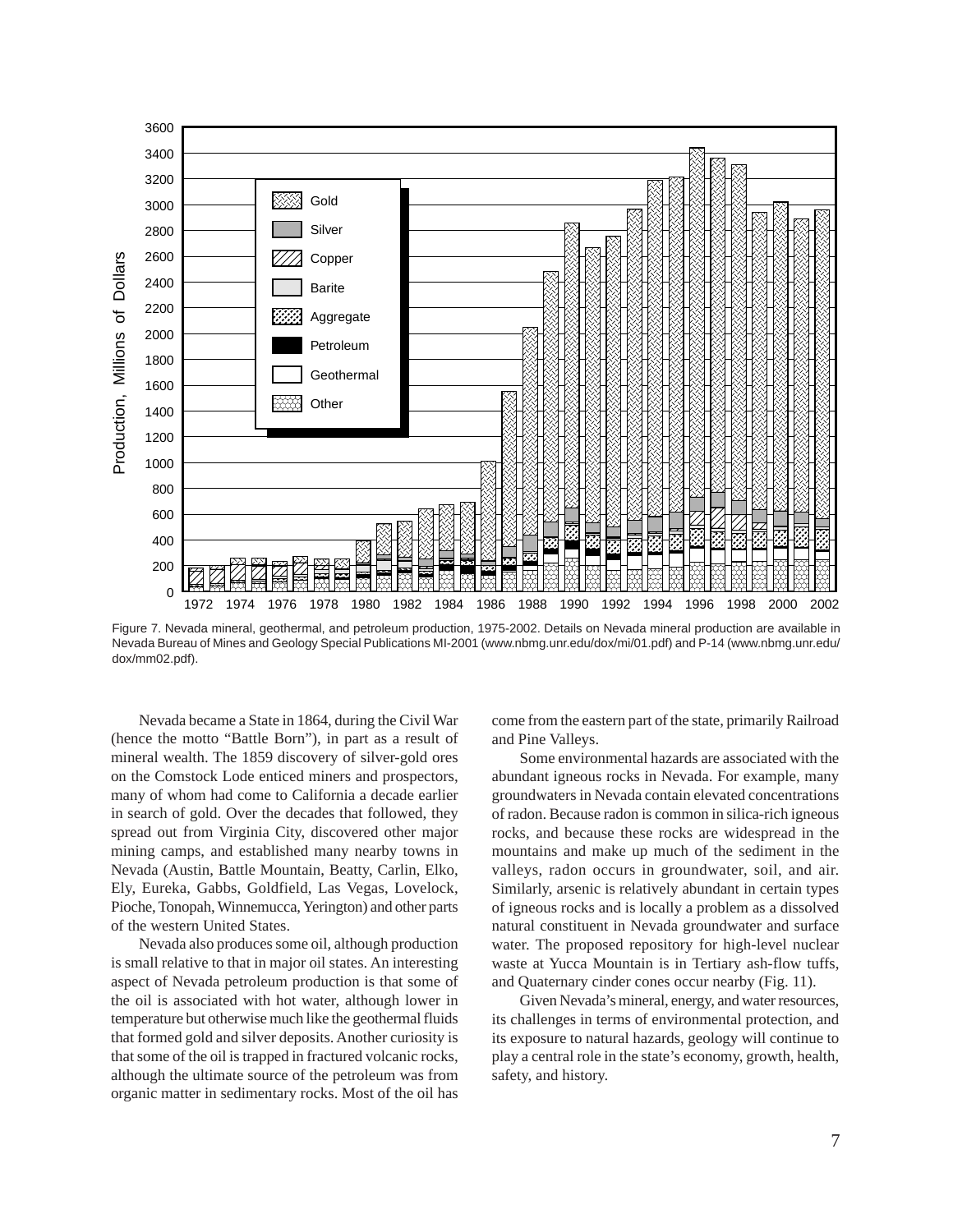

**Figure 8. Major Mines, oil fields, and geothermal plants in Nevada, 2002.**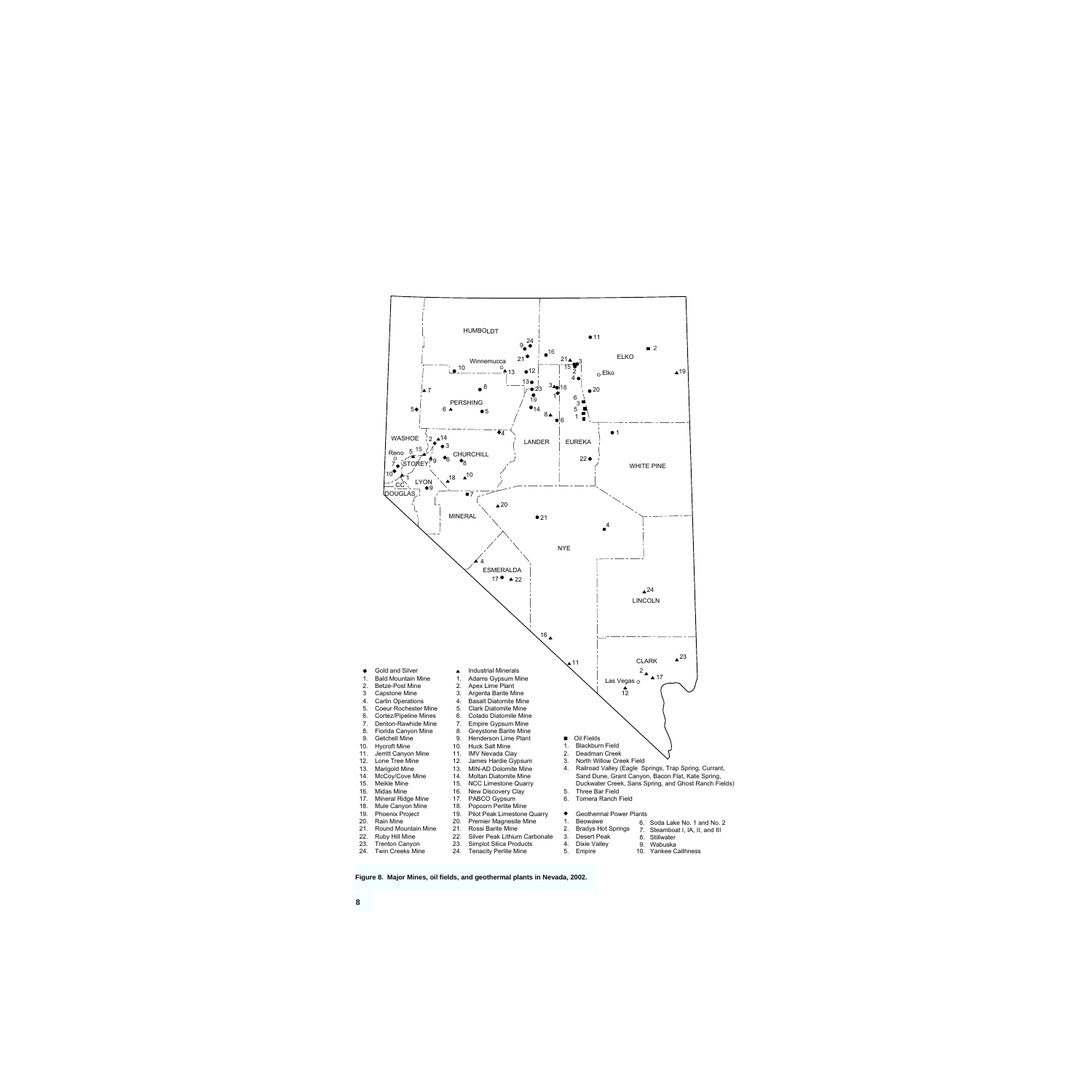

Figure 9. U.S. and Nevada gold production from 1835 through 2002. Data from Dobra (1998) and the U.S. Geological Survey.



Figure 10. A Quaternary cinder cone at the north end of Clayton Valley, Esmeralda County, is reflected by the brine pool that is part of the lithium mining operation in the valley. Lithium-rich brines are pumped to the surface, where they are allowed to evaporate in the sun. The solution precipitates halite, NaCl, before being processed to remove lithium.